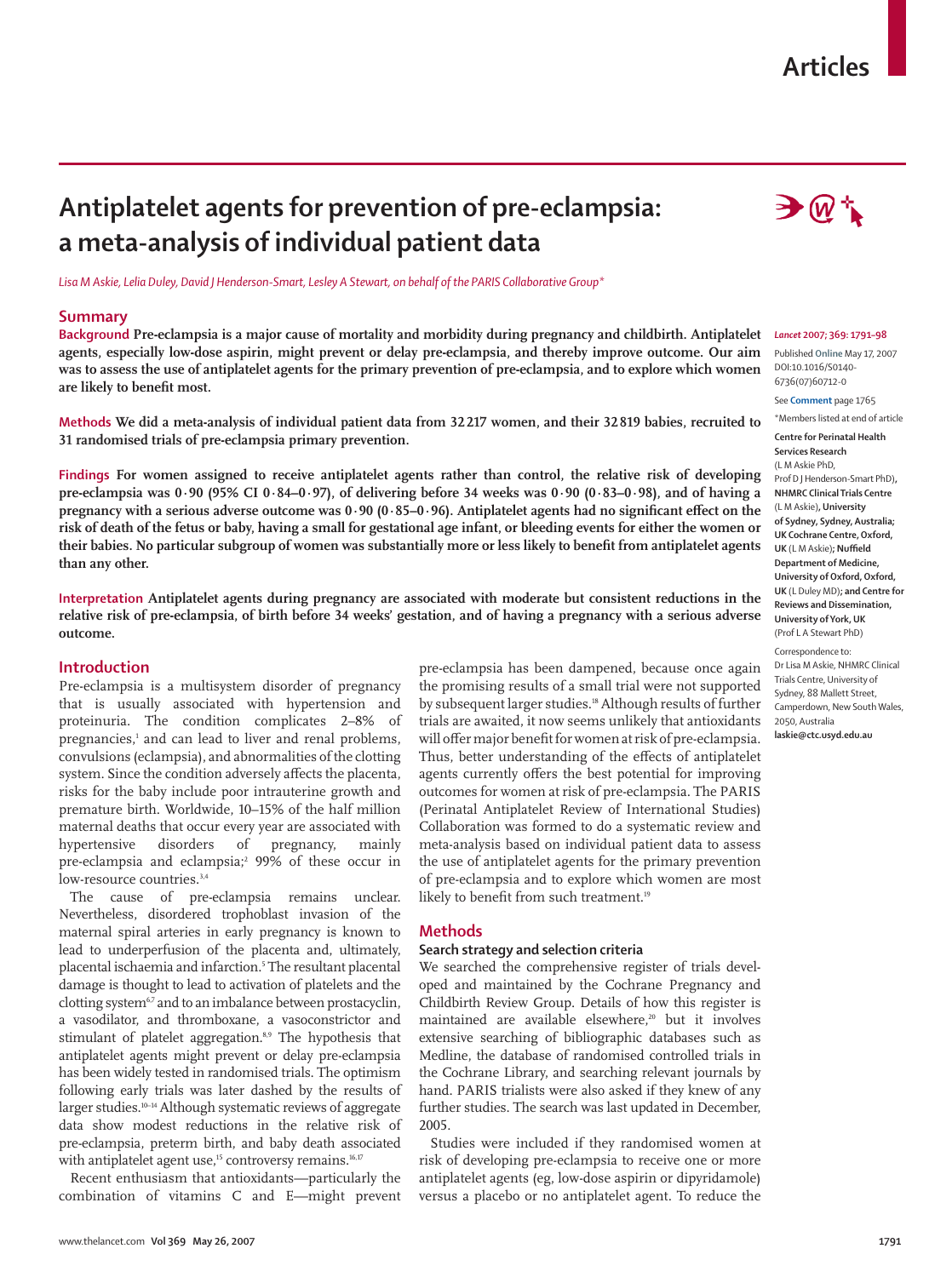possibility of bias, quasirandom study designs—eg, those using alternate allocation—were excluded. Methods of treatment assignment and allocation concealment were confirmed with the trialists. Trials that included women who started treatment post partum or had a diagnosis of pre-eclampsia at trial entry were excluded. Each potentially eligible study was assessed independently by at least two members of the steering group, unblinded to authorship. Any differences of opinion regarding the assessment of the inclusion criteria were resolved by discussion.

Primary prevention was defined as antiplatelet agent use for women deemed to be at risk of pre-eclampsia, gestational hypertension, or intra-uterine growth restriction based on either their previous pregnancy history, a pre-existing medical condition (eg, renal disease, diabetes, immune disorder, chronic hypertension), or obstetric risk factors early in their current pregnancy (eg, being a primigravida or a having multiple pregnancy). Trials that recruited women in both primary and secondary prevention settings were divided in such a way that only women enrolled in a primary prevention setting were included in these analyses.

#### **Data collection**

Data to be collected were agreed after extensive consultation within the PARIS Collaborative Group. Anonymised data for each of the pre-specified variables were requested for each woman randomised. Data were supplied in a variety of formats, re-coded as necessary, and were checked for internal consistency, consistency with published reports, and for missing items. Information about the trials—eg, randomisation method and antiplatelet dose—were cross-checked with published reports, trial protocols, and data collection sheets. Quality and integrity of the randomisation processes were assessed by reviewing the chronological randomisation sequence and pattern of assignment, as well as the balance of baseline characteristics across treatment groups (taking into account stratification factors). Inconsistencies or missing data were discussed with relevant trialists and corrected when necessary. Finalised data for each study were verified with the relevant trialists.

Four main outcomes were prespecified: pre-eclampsia (hypertension with new onset proteinuria at or beyond 20 weeks' gestation); death in utero or death of the baby before discharge from hospital; preterm birth at less than 34 weeks' gestation; infant small for gestational age at birth (as defined by individual trialists); and pregnancy with serious adverse outcome (pregnancy where the mother dies or develops pre-eclampsia or if any baby is preterm, small for gestational age, or does not survive to discharge from hospital).

Prespecified additional outcomes included: maternal death, ante-partum haemorrhage, placental abruption, early onset proteinuria (before 34 weeks' gestation), failure, liver failure, haemolytic anaemia elevated liver enzymes low platelet count [HELLP] syndrome, stroke), non-spontaneous labour (induced labour or pre-labour caesarean), caesarean delivery, post-partum haemorrhage (blood loss  $\geq 500$  mL if supplied or trialists' definition), infant admission to neonatal special care or intensive care unit, ventilation required by neonate, and neonatal bleeding.

## **Statistical analysis**

Analyses included all women randomised and were based on intention to treat. Each analysis was restricted to those trials that had at least 80% of data available for that particular outcome. The main analysis used a two stage approach: outcomes were analysed in their original trial and then these individual results combined in a meta-analysis to give an overall measure of effect. A fixed effect model was used, and the level of heterogeneity assessed with the *I*<sup>2</sup> statistic.<sup>21</sup> Random effects models were also run to test the robustness of results to choice of model. Numbers needed to treat or harm were calculated based on control event rates in the included trials. Analyses were done with SCHARP software, version 4.0.

The main analyses compared the effect of antiplatelet agents versus placebo, or no antiplatelet agent, for each outcome. Subgroup and sensitivity analyses were restricted to the main outcomes. Extra maternal and infant outcomes were also assessed to examine potential benefits and harms.

To explore the effects by trial-level characteristics we prespecified analyses, based on aspirin-only trials, grouped by an intended daily dose of 75 mg or less, or more than 75 mg. Owing to small numbers, a planned third group (≥150 mg) was not created and relevant trials were included in the more than 75 mg group.

To explore the effects by participant-level characteristics we prespecified subgroups based on (1) risk factors at trial entry, including whether normotensive, previous hypertensive disorders of pregnancy, diabetes, renal disease, multiple pregnancy, maternal age, previous small for gestational age infant, parity, and by type of hypertension at trial entry, and (2) gestation less than 20 weeks or 20 weeks and greater at trial entry.

Sensitivity analyses were done excluding studies without a placebo and by including studies irrespective of whether data were available for less than 80% of participants. Variations in the definition of preeclampsia22–24 were also explored. Planned analyses of other quality measures—eg, adequacy of allocation concealment and blinding—were not done because almost all trials (26 of 31 trials, 99% of women) were of good quality.

## **Role of the funding source**

See Online forwebtable serious maternal morbidity (including eclampsia, renal preparation or in the decision to submit the paper for The funding sources had no input into the study design, collection, analysis, or interpretation of the data, report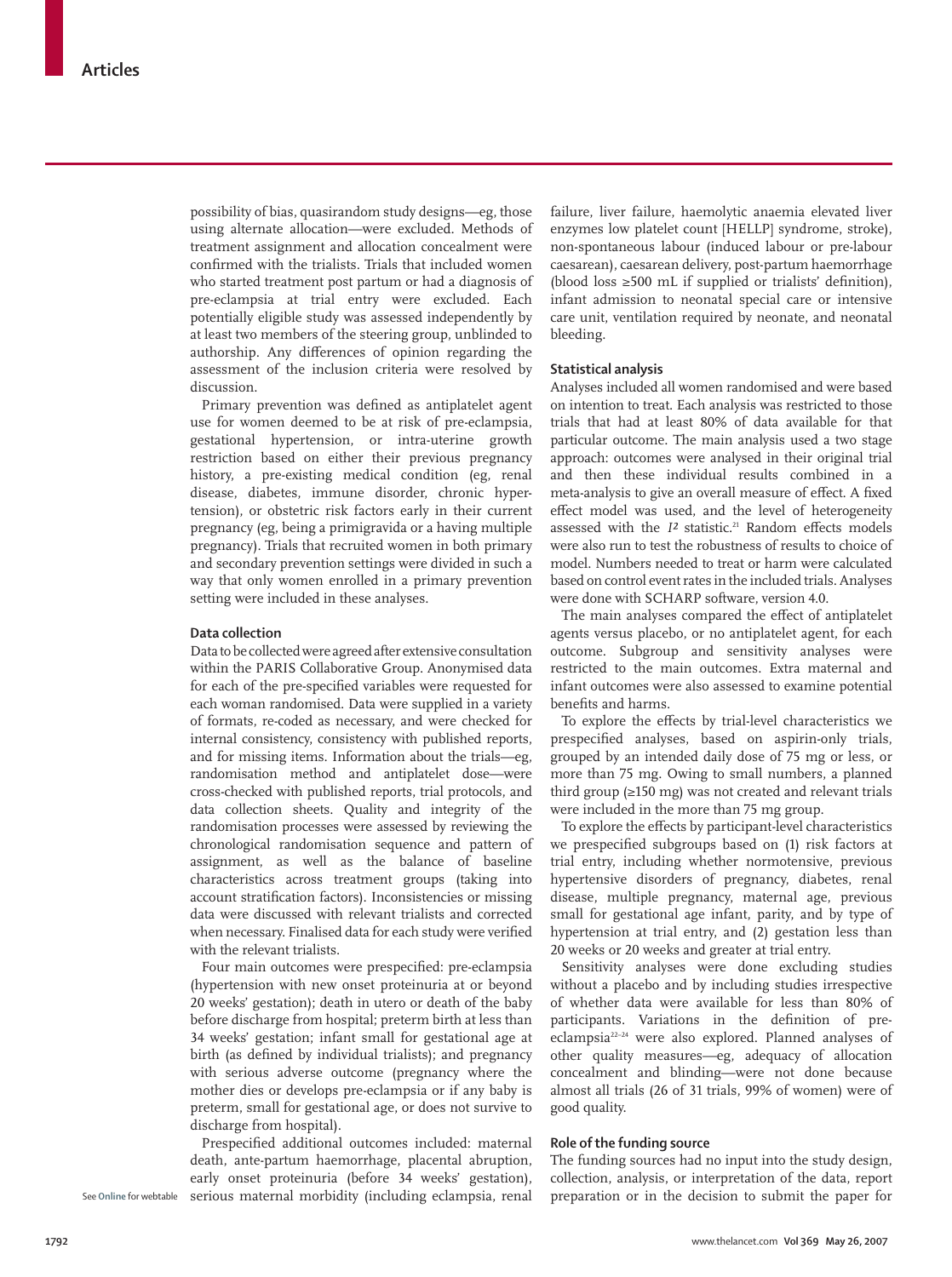publication. The corresponding author had full access to all the data in the study and had final responsibility for the decision to submit for publication.

## **Results**

115 trials were identified as potentially eligible for our review. Of these, 50 were ineligible, for several reasons, including an absence of a comparison group or because they recruited women with established pre-eclampsia only. Two further trials were excluded from the analysis after data collection because they were found to have used quasirandom methods of treatment allocation. A full list of ineligible trials is available on request. Thus, 63 trials (with 38 026 women) were eligible for inclusion (webtable). The trials were done in 33 countries over six continents, and published between 1985 and 2005. Of these, we were unable to trace the investigators for seven trials, one trialist refused to participate, data were confirmed as lost or unretrievable for 17 trials, and although available, were not supplied for two small trials. Ultimately, data were therefore available from 36 trials and 34 288 women (90% of randomised women).

This paper presents the results from the 31 trials that recruited women in a primary prevention setting. These trials included 32 217 women and their 32 819 babies.<sup>10-14,25-50</sup> Depending on the outcome, the minimum and maximum numbers of trials and women or babies available for individual analyses were between nine and 26 trials and between 7413 and 30 822 women or their babies.

Aspirin was given alone in 27 trials, in a dose ranging from 50 to 150 mg per day, accounting for 98% of women in the dataset (n=31 678).<sup>10–14,25,29–36,38–40,43–50</sup> Aspirin was given in combination with dipyridamole in three trials (177 women; two of these trials were three arm trials: aspirin alone *vs* aspirin and dipyridamole *vs* control).<sup>33,37,43</sup> 362 women in three trials received other antiplatelet agents only (dipyridamole and/or heparin, ozagrel).<sup>26,41,42</sup> 27 trials,10–14,25–29,31–36,38–42,44–49 including 97% of women, were done in countries with a low perinatal mortality rate.<sup>51</sup> Randomisation and therapy began before 20 weeks' gestation in 59% of the women enrolled.

Of the 32 217 women who were recruited in a primary prevention setting,  $54\%$  (n=17544) were in their first pregnancy, 92% (29 642) had a singleton pregnancy, 70% (22 657) were aged 20–35 years, and 90% (29 068) had at least one risk factor (which could include primiparity). Overall, 8% (2599) of these women developed pre-eclampsia.

Antiplatelet agents were associated with a significant 10% reduction in the relative risk of both pre-eclampsia ( $p=0.004$ ) and preterm birth before 34 weeks' gestation  $(p=0.011)$  compared with control (figure 1 and figure 2). The data indicated a 10% reduction in the relative risk of the baby being small for gestational age and a 9% reduction in the relative risk of stillbirth or baby death before discharge, although the 95% CI for both crossed the point of no effect (figure 1). Overall, there was a

|                                            | Antiplatelets<br>n/N | Control<br>n/N              | Number<br>of trials | <b>Relative risk</b><br>(95% CI) | Relative risk<br>(95% CI) |
|--------------------------------------------|----------------------|-----------------------------|---------------------|----------------------------------|---------------------------|
| Pre-eclampsia                              | 1221/15481           | 1340/15341                  | 24                  | $-$                              | $0.90(0.84 - 0.97)$       |
| Delivery <34 weeks' gestation              | 1018/15709           | 1111/15523                  | 26                  | --                               | $0.90(0.83 - 0.98)$       |
| Fetal/baby death before discharge          | 484/15412            | 524/15260                   | 23                  |                                  | $0.91(0.81 - 1.03)$       |
| Small for gestational age infant           | 568/10772            | 624/10654                   | 20                  |                                  | $0.90(0.81 - 1.01)$       |
| Pregnancy with serious adverse<br>outcome* | 1552/8684            | 1716/8698                   | 13                  | -                                | $0.90(0.85 - 0.96)$       |
|                                            |                      |                             | 0.7                 |                                  | 1.5                       |
|                                            |                      | Favours antiplatelet agents |                     |                                  | Favours control           |

#### *Figure 1:* **Main outcomes for mother and baby**

\*Pregnancy with any of four main outcomes above or maternal death. Fixed effect model used to calculate relative risks.

|                                                                                | Antiplatelets<br>(n/N) | Control<br>(n/N) | <b>Relative risk</b><br>(95% CI)               | Weight<br>(%)               |
|--------------------------------------------------------------------------------|------------------------|------------------|------------------------------------------------|-----------------------------|
| Schiff et al <sup>38</sup>                                                     | 1/33                   | 7/29             |                                                | 0.55                        |
| Vainio et al <sup>36</sup>                                                     | 2/43                   | 10/43            |                                                | 0.74                        |
| Hauth et al <sup>47</sup>                                                      | 5/301                  | 17/301           |                                                | 1.26                        |
| Kincaid-Smith et al <sup>26</sup>                                              | 1/9                    | 4/11             |                                                | 0.27                        |
| Wang and Li <sup>30</sup>                                                      | 4/40                   | 12/44            |                                                | 0.85                        |
| Hermida et al <sup>44</sup>                                                    | 11/174                 | 22/167           |                                                | 0.40                        |
| Railton and Davey <sup>43</sup>                                                | 4/29                   | 4/14             |                                                | 1.67                        |
| Michael and Walters <sup>25</sup>                                              | 5/54                   | 9/52             |                                                | 0.68                        |
| Morris et al <sup>27</sup>                                                     | 4/52                   | 7/50             |                                                | 0.53                        |
| Uzan et al $33$                                                                | 17/155                 | 12/74            |                                                | 1.21                        |
| Sibai et al <sup>10</sup>                                                      | 43/1485                | 60/1500          |                                                | 4.43                        |
| Rogers et al <sup>31</sup>                                                     | 11/118                 | 9/75             |                                                | 0.82                        |
| August et al <sup>48</sup>                                                     | 5/26                   | 6/26             |                                                | 0.45                        |
| Yu et al <sup>46</sup>                                                         | 50/280                 | 56/280           |                                                | 4.16                        |
| ECPPA <sup>32</sup>                                                            | 66/514                 | 76/533           |                                                | 5.54                        |
| $C1$ ASP <sup>11</sup>                                                         | 452/4010               | 501/4006         |                                                | 37.20                       |
| Rotchell et al <sup>13</sup>                                                   | 81/1821                | 88/1816          |                                                | 6.54                        |
| Caritis et al <sup>14</sup>                                                    | 212/1254               | 217/1249         |                                                | 16.14                       |
| Byaruhanga et al <sup>50</sup>                                                 | 23/123                 | 23/127           |                                                | 1.68                        |
| Ferrier et al <sup>28</sup>                                                    | 1/27                   | 1/28             |                                                | 0.07                        |
| FRASMF34                                                                       | 28/1632                | 26/1637          |                                                | 1.93                        |
| Golding <sup>12</sup>                                                          | 172/3135               | 156/3124         |                                                | 11.60                       |
| Uzan et al <sup>42</sup>                                                       | 19/153                 | 15/142           |                                                | 1.15                        |
| Zimmerman et al <sup>35</sup>                                                  | 4/13                   | 2/13             |                                                | 0.15                        |
| Total                                                                          | 1221/15481             | 1340/15341       |                                                | 100.00                      |
| Test for heterogeneity: $\chi^2$ =31·19, df=23 (p=0·12), l <sup>2</sup> =26·3% |                        |                  |                                                | RR 0.90 (95% CI 0.84-0.97); |
| Test for overall effect: $Z=2.86$ (p=0.004)                                    |                        |                  | $p=0.004$                                      |                             |
|                                                                                |                        |                  | 0.2<br>0.5<br>$\mathcal{P}$                    | 5                           |
|                                                                                |                        |                  | Favours antiplatelet agents<br>Favours control |                             |

*Figure 2:* Maternal pre-eclampsia (ordered by effect size) Fixed effect model used to calculate relative risks.

|                                              | Number of<br>trials | Number of events (%) |                   | <b>Relative risk</b><br>(95% CI) |
|----------------------------------------------|---------------------|----------------------|-------------------|----------------------------------|
|                                              |                     | Antiplatelets        | Control           |                                  |
| Proteinuria onset<br><34 weeks               | 14                  | 332/9338 (4%)        | 353/9252 (4%)     | $0.92(0.80 - 1.07)$              |
| Severe hypertension                          | 21                  | 1669/13 614 (12%)    | 1719/13 410 (13%) | $0.96(0.90 - 1.02)$              |
| Ante-partum haemorrhage                      | 16                  | 497/12996 (4%)       | 480/12926 (4%)    | $1.02(0.90 - 1.15)$              |
| Abruption                                    | 16                  | 115/12 213 (1%)      | 97/12 130 (1%)    | $1.13(0.87 - 1.48)$              |
| Induction or non-labour<br>caesarean section | 17                  | 4772/14 457 (33%)    | 4631/14340 (32%)  | $1.02(0.99 - 1.05)$              |
| Caesarean delivery                           | 23                  | 3362/14 652 (23%)    | 3175/14464 (22%)  | $1.03(0.99 - 1.08)$              |
| Post-partum haemorrhage*                     | 16                  | 1790/11662 (15%)     | 1677/11565 (15%)  | $1.06(1.00-1.13)$                |

\*Using PARIS definition of blood loss ≥500 mL if supplied or trialists definition, but excluding two trials (Sibai et al<sup>51</sup> and Caritis et al<sup>53</sup>) due to data discrepancies with blood loss data.

*Table 1:* **Other maternal outcomes**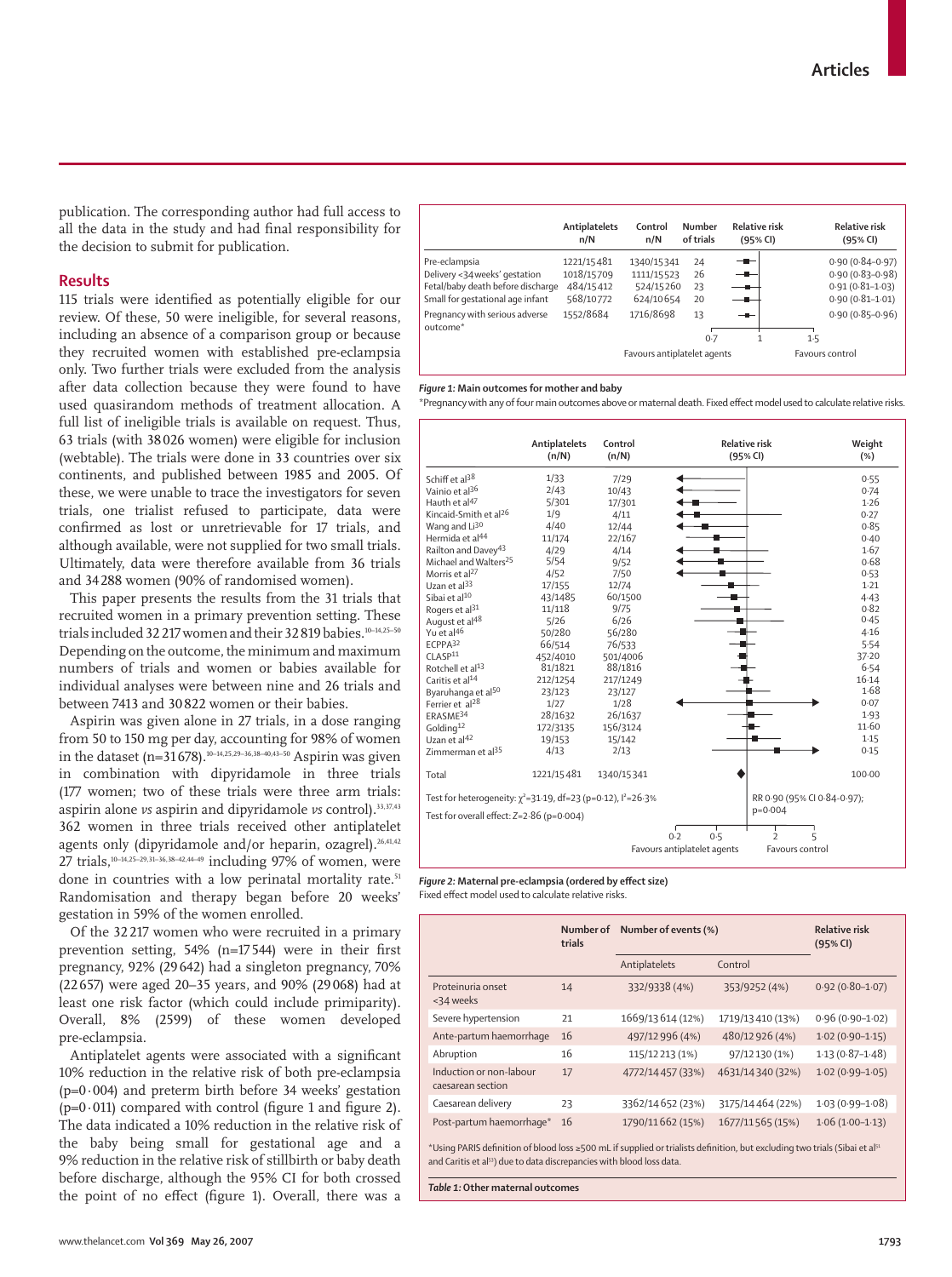|                   | <b>Number</b><br>of trials | Number of events (%) |                                                                                                                     | Relative risk (95% CI) |
|-------------------|----------------------------|----------------------|---------------------------------------------------------------------------------------------------------------------|------------------------|
|                   |                            | Antiplatelets        | Control                                                                                                             |                        |
| Preterm <37 weeks | 26                         | 2649/15749 (17%)     | 2799/15567 (18%)                                                                                                    | $0.93(0.89 - 0.98)^*$  |
| Preterm <28 weeks | 26                         | 291/15082 (2%)       | 331/14 919 (2%)                                                                                                     | $0.87(0.75 - 1.02)$    |
| Infant SCU/NICU   | 18                         | 2385/15146 (16%)     | 2456/15015 (16%)                                                                                                    | $0.96(0.91 - 1.01)$    |
| Infant ventilated | 9                          | 208/3751 (6%)        | 250/3662 (7%)                                                                                                       | $0.79(0.67 - 0.95)^*$  |
| Infant bleeding   | 15                         | 287/14583 (2%)       | 308/14563 (2%)                                                                                                      | $0.93(0.80 - 1.09)$    |
|                   |                            |                      | NICU=neonatal intensive care unit. SCU=special care unit. *Significant difference in relative risk at p=0.05 level. |                        |

*Table 2:* **Other infant outcomes**

| Subgroup                                                                  | Category              | Antiplatelets<br>n/N | Control<br>n/N | <b>Relative risk</b><br>(95% CI) | Interaction<br>p value |
|---------------------------------------------------------------------------|-----------------------|----------------------|----------------|----------------------------------|------------------------|
| Pregnancy and medical history                                             |                       |                      |                |                                  |                        |
| First pregnancy with or<br>without any high risk factor                   | With                  | 195/1194             | 212/1176       | $0.90(0.76 - 1.08)$              | 0.71                   |
|                                                                           | Without               | 287/7335             | 327/7288       | $0.87(0.75 - 1.02)$              |                        |
| Second or subsequent<br>pregnancy with or without<br>any high risk factor | With                  | 659/5375             | 720/5281       | $0.89(0.81 - 0.99)$              | 0.56                   |
|                                                                           | Without               | 79/1545              | 79/1556        | $0.98(0.73 - 1.33)$              |                        |
| Second or subsequent<br>pregnancy with or without<br>history of HDP       | With                  | 449/3116             | 497/2991       | $0.86(0.77-0.97)$                | 0.25                   |
|                                                                           | Without               | 289/3799             | 302/3849       | $0.96(0.82 - 1.12)$              |                        |
| Pre-existing renal disease                                                | Yes                   | 21/240               | 31/210         | $0.63(0.38 - 1.06)$              | 0.23                   |
|                                                                           | No                    | 814/11131            | 896/11072      | $0.90(0.82 - 0.96)$              |                        |
| Pre-existing diabetes                                                     | Yes                   | 60/439               | 82/466         | $0.76(0.56 - 1.04)$              | 0.26                   |
|                                                                           | No                    | 1053/12 707          | 1138/12601     | $0.91(0.84 - 0.99)$              |                        |
| Pre-existing hypertension                                                 | Yes                   | 293/1678             | 295/1625       | $0.97(0.84 - 1.12)$              | 0.28                   |
|                                                                           | No                    | 849/11 641           | 958/11603      | $0.88(0.81 - 0.96)$              |                        |
| Previous infant small for<br>qestational age                              | Yes                   | 187/1635             | 160/1491       | $1.05(0.86 - 1.28)$              | 0.27                   |
|                                                                           | No                    | 308/3419             | 370/3498       | $0.85(0.73 - 0.98)$              |                        |
|                                                                           | No previous<br>infant | 482/8529             | 539/8464       | $0.89(0.79 - 0.99)$              |                        |
| <b>Current pregnancy</b>                                                  |                       |                      |                |                                  |                        |
| Maternal age (years)                                                      | 20                    | 158/3593             | 161/3593       | $0.97(0.78 - 1.20)$              | 0.35                   |
|                                                                           | $20 - 35$             | 924/10 935           | 1038/10777     | $0.87(0.80 - 0.95)$              |                        |
|                                                                           | >35                   | 139/911              | 139/927        | $1.02(0.83 - 1.26)$              |                        |
| Pregnancy type                                                            | Singleton             | 1114/14 325          | 1206/14187     | $0.91(0.84 - 0.98)$              | 0.67                   |
|                                                                           | Multiple              | 57/544               | 71/577         | $0.85(0.61 - 1.18)$              |                        |
| <b>Trial factors</b>                                                      |                       |                      |                |                                  |                        |
| Gestation treatment<br>started (weeks)                                    | <20                   | 686/9171             | 776/9023       | $0.87(0.79 - 0.96)$              | 0.24                   |
|                                                                           | $\geq$ 20             | 534/6263             | 560/6260       | $0.95(0.85 - 1.06)$              |                        |
| Intended aspirin dose*<br>(mg/day)                                        | $\leq$ 75             | 1065/12766           | 1163/12784     | $0.92(0.85 - 0.99)$              | 0.23                   |
|                                                                           | >75                   | 115/2369             | 142/2316       | $0.77(0.61 - 0.97)$              |                        |

HDP=hypertensive disorder of pregnancy event including gestational hypertension, pre-eclampsia or eclampsia. There were insufficient data to analyse first pregnancy with family history of HDP (only 20 women with this event). High risk factor=current pregnancy with any of the following: autoimmune disease, renal disease, chronic hypertension, diabetes, abnormal uterine artery doppler flow studies, family history of HDP, multiple pregnancy, or an unspecified risk factor; OR history of any of the following: gestational hypertension, pre-eclampsia, eclampsia, fetal or neonatal death. \*Aspirin only trials.

*Table 3:* **Subgroup analyses of pre-eclampsia outcome**

significant 10% reduction in the relative risk of our prespecified composite outcome of pregnancy with any serious adverse outcome (any of the four main outcomes or maternal death; p=0·001). These data suggest that, in this population, for every 51 women treated with antiplatelet agents, a serious adverse outcome will be prevented in one pregnancy, and 114 women would need to be treated to prevent one case of pre-eclampsia.

Results for maternal outcomes are shown in table 1. There were no significant differences between the two groups for any of these outcomes. Importantly, potential adverse effects—eg, ante-partum haemorrhage, placental abruption, and post-partum haemorrhage were not significantly different between the two treatment groups. Additional baby outcomes are shown in table 2. There was a 7% reduction in the relative risk of preterm birth before 37 weeks ( $p=0.003$ ). Similarly, the data indicate a 13% reduction in the relative risk of preterm birth before 28 weeks, although the 95% CI cross the point of no effect. The reduction in relative risk of admission to a special care baby unit or neonatal intensive care unit associated with antiplatelet use rather than use of controls was small (4%) and not significant. Although data were available for only nine trials (7413 babies), we found a 21% reduction in the likelihood of the baby receiving assisted ventilation  $(p=0.010)$ , equivalent to an absolute reduction in risk of 1·3%, meaning that in this population, on average, 78 infants would need to be treated with antiplatelet agents (via their mothers) to prevent one from needing assisted ventilation.

For the main outcome of pre-eclampsia, there was no evidence that women in any one of our prespecified subgroups benefited more or less from the use of antiplatelet agents than those in any other subgroup (table 3). There was no evidence that using more than 75 mg of aspirin had more or less effect than a lower dose, or that commencing treatment before 20 weeks' gestation was more or less beneficial than starting later in pregnancy (table 3). Nonetheless, since the absolute benefit derived from antiplatelet agents also depends on the woman's underlying risk, the absolute effects and number needed to treat will vary by risk profile (table 4).

We did the same subgroup analyses for the other four primary outcomes of baby death, preterm birth, small for gestational age infant, and pregnancy with any serious adverse outcome. We found four subgroups with a significant test for interaction (baby death: second or subsequent pregnancy with or without history of hypertensive disorders of pregnancy  $[p=0.007]$ ; preterm birth less than 34 weeks: second or subsequent pregnancy with or without history of hypertensive disorders of pregnancy  $[p=0.012]$ ; small for gestational age infant: second or subsequent pregnancy with or without any high risk factor [p=0·032]; pregnancy with serious adverse outcome: single/multiple pregnancy  $[p=0.046]$ .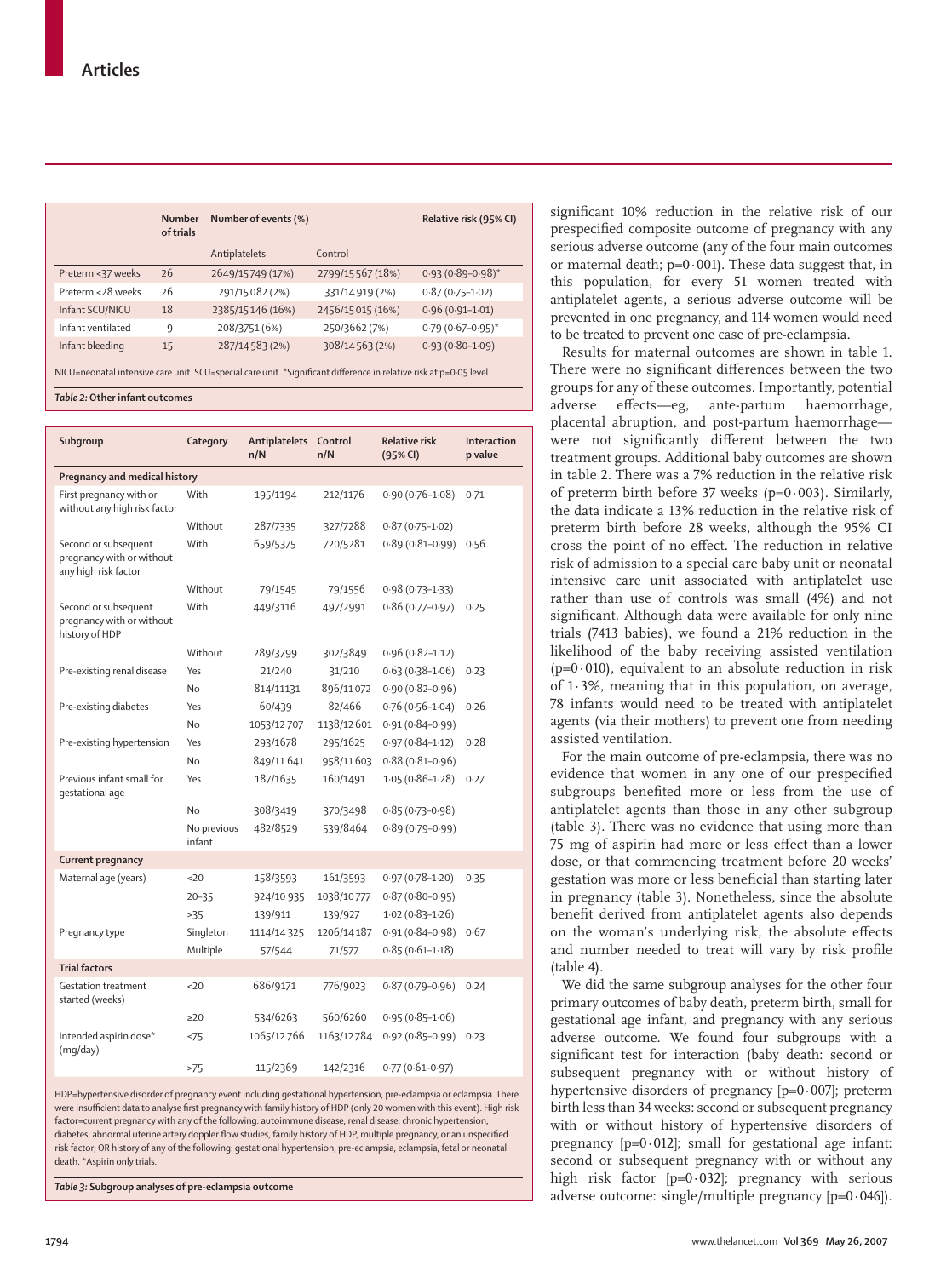**Number needed-to-treat** 

**(95% CI)**

Only the first of these was significant at the 1% level, suggesting a potential greater benefit in women who had a history of hypertensive disorders of pregnancy.

Overall results were similar when analyses were restricted to placebo controlled trials (data not shown), to trials of aspirin alone as the active treatment, and when extended to include trials with less than 80% of data available for a particular outcome (data not shown). Results were also unchanged when analyses of baby outcomes were repeated with numbers of women experiencing events, rather than number of babies experiencing events (data not shown).

For the 26 trials where data were available to allow comparison (webappendix), pooled results did not differ substantially when the trialists' own definition of pre-eclampsia was used (relative risk 0·88, 95% CI  $0.81-0.96$ ), compared with the pre-specified PARIS definition<sup>19</sup> (0·90, 0·83-0·97). Both are also consistent with our main analysis of all trials based on the best available definition: recoded to PARIS definition or using trialists' definition if recoding was not possible  $(0.90,$  $0.84 - 0.97$ .

## **Discussion**

Our results show that antiplatelet agents produce moderate but consistent reductions in the relative risk of pre-eclampsia, preterm birth before 34 weeks' gestation, and having a pregnancy with serious adverse outcome. There is no clear evidence that these agents are any more or less effective in reducing the relative risk for any particular subgroup of women. The effect of antiplatelet agents on pre-eclampsia seen here was much the same as that in the largest individual trial (7974 primary prevention women, relative risk 0·88, 95% CI  $0.75-1.03$ .  $11,52$ 

Extensive subgroup and sensitivity analyses found no clear evidence that antiplatelet agents are more or less effective in preventing the development of pre-eclampsia for any particular group of women. However, analyses of high-risk categories were based on small numbers of women, reflecting the pattern of recruitment to the original trials, in which most women were at low to moderate risk of developing pre-eclampsia. For example, few women had pre-existing renal disease or diabetes. As a result, our analysis was limited in its power to estimate effects within these high-risk groups and to detect differences, if any exist, between those with and without specific risk factors. Thus, despite having gathered an extremely large dataset, the evidence base for particular groups of high-risk women remains limited and the most appropriate estimate of relative risk reduction remains the overall estimate of 10%.

There was some suggestion that women in their second or subsequent pregnancy with a history of a hypertensive disorder of pregnancy might derive a larger benefit from the use of antiplatelet agents than those in their second or subsequent pregnancy who did not have such a history

| 2%<br>20% |                     | 500 (313-1667)                                                         |
|-----------|---------------------|------------------------------------------------------------------------|
|           |                     |                                                                        |
|           | $0.90(0.83 - 0.98)$ | 50 (29-250)                                                            |
| 10%       |                     | 100 (59-500)                                                           |
| 2%        |                     | 500 (294-2500)                                                         |
| 7%        | $0.91(0.81 - 1.03)$ | 159 (75-476)                                                           |
| 4%        |                     | 278 (132-833)                                                          |
| 1%        |                     | 1111 (526-3333)                                                        |
| 15%       | $0.90(0.81 - 1.01)$ | 67 (35-667)                                                            |
| 10%       |                     | 100 (53-1000)                                                          |
| 1%        |                     | 1000 (526-10000)                                                       |
| 25%       | $0.90(0.85 - 0.96)$ | 40 (27-100)                                                            |
| 15%       |                     | $67(44-167)$                                                           |
| 7%        |                     | 143 (95-357)                                                           |
|           |                     |                                                                        |
|           |                     | Table 4: PARIS number needed-to-treat with sample baseline event rates |

**Sample baseline event rate**

Pre-eclampsia 18% 0·90 (0·84–0·97) 56 (35–185)

**PARIS relative risk (95%CI)**

(table 2). Women in this small subgroup seemed to have a larger than average reduction in the relative risk of a stillbirth or baby death before discharge, as well as a possible reduction in the risk of preterm birth when treated with antiplatelet agents rather than control. Although prespecified, these subgroup analyses should, of course, be interpreted cautiously. As always when there are multiple analyses, there is a serious risk of being misled by the play of chance. We note that we did not find similarly significant interactions for preeclampsia, small for gestational age infant, or pregnancy with serious adverse outcome in women with a history of hypertensive disorder of pregnancy. Importantly, we found no groups of women for whom there is evidence to justify withholding antiplatelet therapy.

One of the early concerns about the use of antiplatelet agents during pregnancy was the possibility of an increase in bleeding problems for either the woman or her child. This concern has been allayed by results from trials, including two that reported follow-up of the children at around 2 years of age.<sup>15</sup> and the results of a case-control study that indicate that aspirin use in early pregnancy does not result in an increased risk of congenital abnormalities in infants.<sup>53</sup> Our analyses showed no change in the risk of post-partum or ante-partum haemorrhage between women who received antiplatelet agents and those who did not, nor was there an effect on infant bleeding (table 1). Our analyses highlight the problem of measuring and defining post-partum haemorrhage. Two trials were excluded from the analysis of this outcome because of discrepancies between the data supplied for the dichotomous definition of post-partum haemorrhage, and for the estimated blood loss. Also, exploratory analyses found the overall results to be sensitive to even small changes in the way we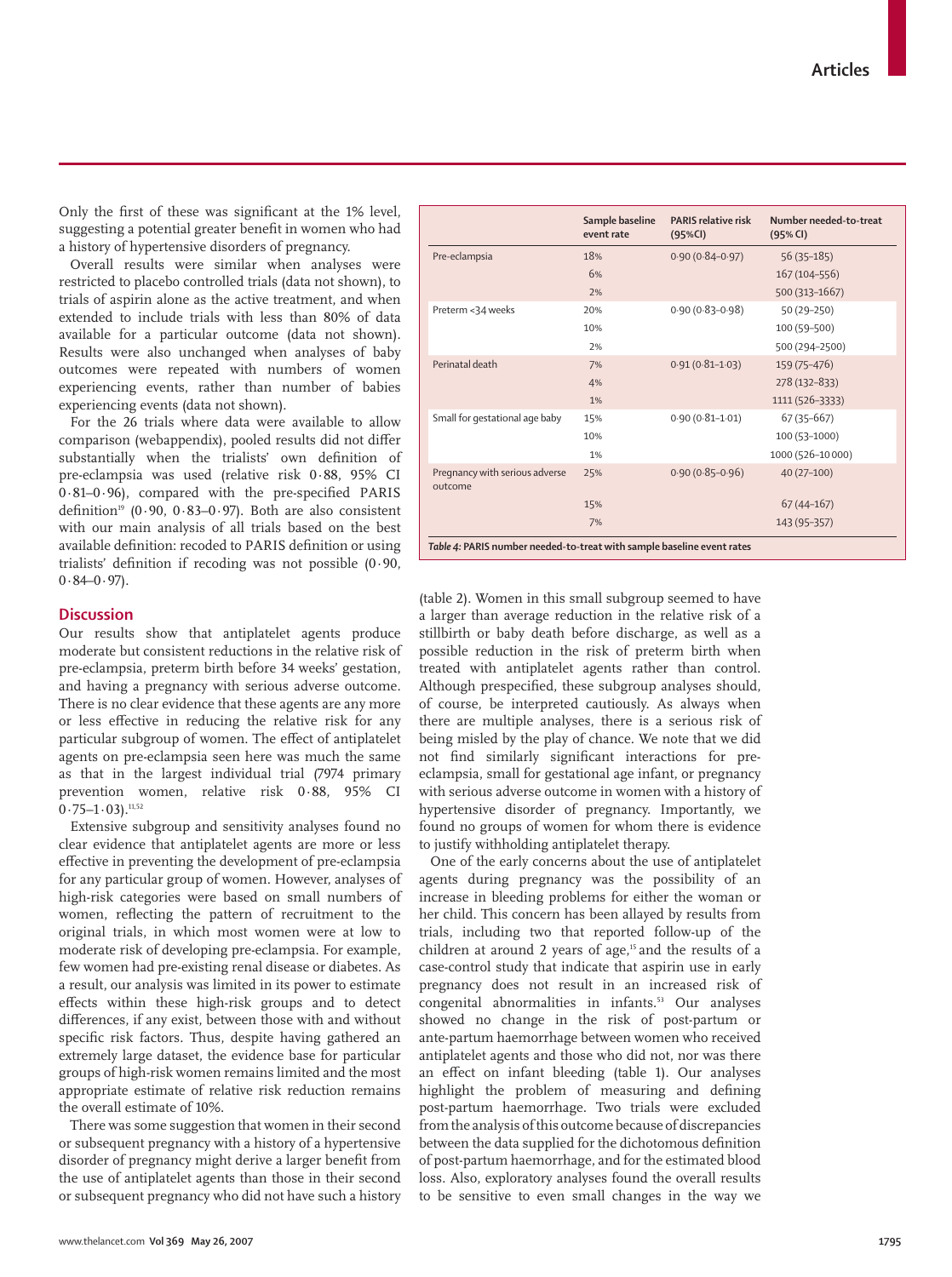defined post-partum haemorrhage calculated from estimated blood loss (eg, using greater than or equal to rather than greater than 500 mL; data not shown). Changes in definition had up to a four-fold effect on the estimated effect size, and influenced statistical significance. Data presented here are based on our prespecified definition. Given the well-known difficulties of accurately estimating blood loss at delivery, this outcome should be interpreted cautiously.

The definition of pre-eclampsia has long been controversial,<sup>22,23</sup> and it has been argued that differences in the relative risk of pre-eclampsia reported in different trials might merely result from the different definitions of the condition. This argument is also used as a criticism of meta-analyses based on aggregate data. An advantage of using individual patient data was that we were able to do prespecified sensitivity analyses based on alternative definitions of pre-eclampsia. For some studies, the incidence of pre-eclampsia varied considerably depending on whether the trialists' or the PARIS definition was used. For example, the CLASP and ECPPA trials required a minimum rise in diastolic blood pressure in addition to minimum blood pressure values. The PARIS definition did not require this minimum rise because it is no longer included in most international classifications.<sup>22,24,54-56</sup> The event rate for pre-eclampsia in these two trials in the PARIS analysis is therefore higher than that in the original trial reports, although the relative risks did not alter substantially. Despite differences for individual trials, the overall results across all trials did not change substantially when different definitions were used.

Although well established in cancer and cardiovascular medicine, meta-analyses of individual patient data have rarely been used in other areas of health care.<sup>57</sup> Advantages of such an approach include the ability to do extensive data checking to ensure the quality of the dataset. The approach could also circumvent the many potential biases associated with publication and published data.<sup>58</sup> The ability to standardise analyses also improves the robustness of findings, as does the potential to analyse data for a more complete set of outcomes than from the published literature. In our analysis, the trialists provided data for outcomes that have not been consistently reported in trial reports or other systematic reviews—eg, assisted ventilation and post-partum haemorrhage. Collecting individual patient data also permits subgroup analyses that are generally impossible or limited if attempted with aggregate published data. Another advantage, specific to this field, is the ability to link mother and baby outcomes. Furthermore, our dataset will enable risk modelling, further investigation of the effect of different antiplatelet load, and the investigation of the effect of this therapy for women with gestational hypertension. The individual patient data approach thus offers considerable potential in the perinatal field. Those planning and doing trials should ensure that data are

gathered in such a way that sharing for future individual patient data meta-analyses is facilitated.

Despite exhaustive efforts to obtain individual patient data from all eligible trials, several of the early, small, positive trials were unable to retrieve their raw data. Also, fewer small negative trials are included in this review than might be expected.<sup>52</sup> Although the inclusion of such negative studies would lead to more conservative estimates, the numbers involved are so small that overall estimates would be unlikely to change. Publication bias is one possible explanation for the lack of small negative trials.<sup>59</sup> but another is a different case mix in small trials compared with large trials. Because we have failed to confirm any clear differences in the effects of antiplatelet agents based on the characteristics of individual women, the true explanation for the lack of small negative trials might be that they remain unpublished and inaccessible. This issue will be explored further in future analyses.

Our data show that antiplatelet agents produce moderate but consistent reductions in pre-eclampsia and its consequences, but there is no clear evidence that such agents are any more or less effective in reducing the relative risk for any particular subgroup. This information should be discussed with women at risk of pre-eclampsia to help them make informed choices about their antenatal care. Whether individual women will choose to take antiplatelet agents might depend on an assessment of their absolute risk. From a public-health perspective, especially for populations with a high risk of pre-eclampsia, even these moderate benefits could make more widespread use of antiplatelet agents worthwhile.

#### **Contributors**

LMA participated in protocol development, data collection, data analysis, and interpretation. LD, DJH-S, and LAS participated in protocol development, data analysis and interpretation. All members of the writing committee saw and approved the final version. All active PARIS collaborators were sent the paper as prepared for submission and given the opportunity to comment on the draft manuscript.

## **PARIS Collaborative Group**

*Writing committee:* Lisa Askie, Lelia Duley, David Henderson-Smart, Lesley Stewart.

*Steering group:* Lelia Duley, David Henderson-Smart, Lisa Askie, Marian Showell, Lesley Stewart, Barbara Farrell, Mike Clarke, James King, Christine Roberts.

Active PARIS collaborators (data supplied or data confirmed as *lost/unavailable), by trial:* Australia 1988: B Trudinger, C Cook; Australia 1993: B Walters, C Michael; Australia 1995: J Newnham, J Francis; Australia 1995a: R North, P Kincaid-Smith; Australia 1996: J Morris, C Cook; Australia 1996a: R North, C Ferrier; Australia 1997: E Gallery, M Ross; Austria 1992: H Schröcksnadel; BLASP 1998: K Cruikshank, A Hennis; China 1996: Z Wang, H Wang; China 1999: M Rogers, H Fung; CLASP 1994: C Redman, M de Swiet; Colorado 1993: R Porreco, D Hickok; ECPPA 1996: A Atallah, B Farrell; EPREDA 1991: M Beaufils, S Uzan; ERASME 2003: D Subtil, F Maillard; Finland 1993: L Viinikka, O Ylikorkala; Finland 1997: P Zimmerman, E Kujansuu; Finland 1997a: M Tulppala, O Ylikorkala; Finland 2002: M Vainio, J Maenpaa; France 1985: M Beaufils, S Uzan; France 1990: R Azar, D Turpin; Germany 2000: D Grab, M Erdmann; India 1991: V Grover, S Sachdev; India 1994: U Roy, S Pan; Iran 2002: A Taherian, A Shirvani; Israel 1989 and Israel 1990: E Schiff; Italy 1989: T Frusca, A Benigni;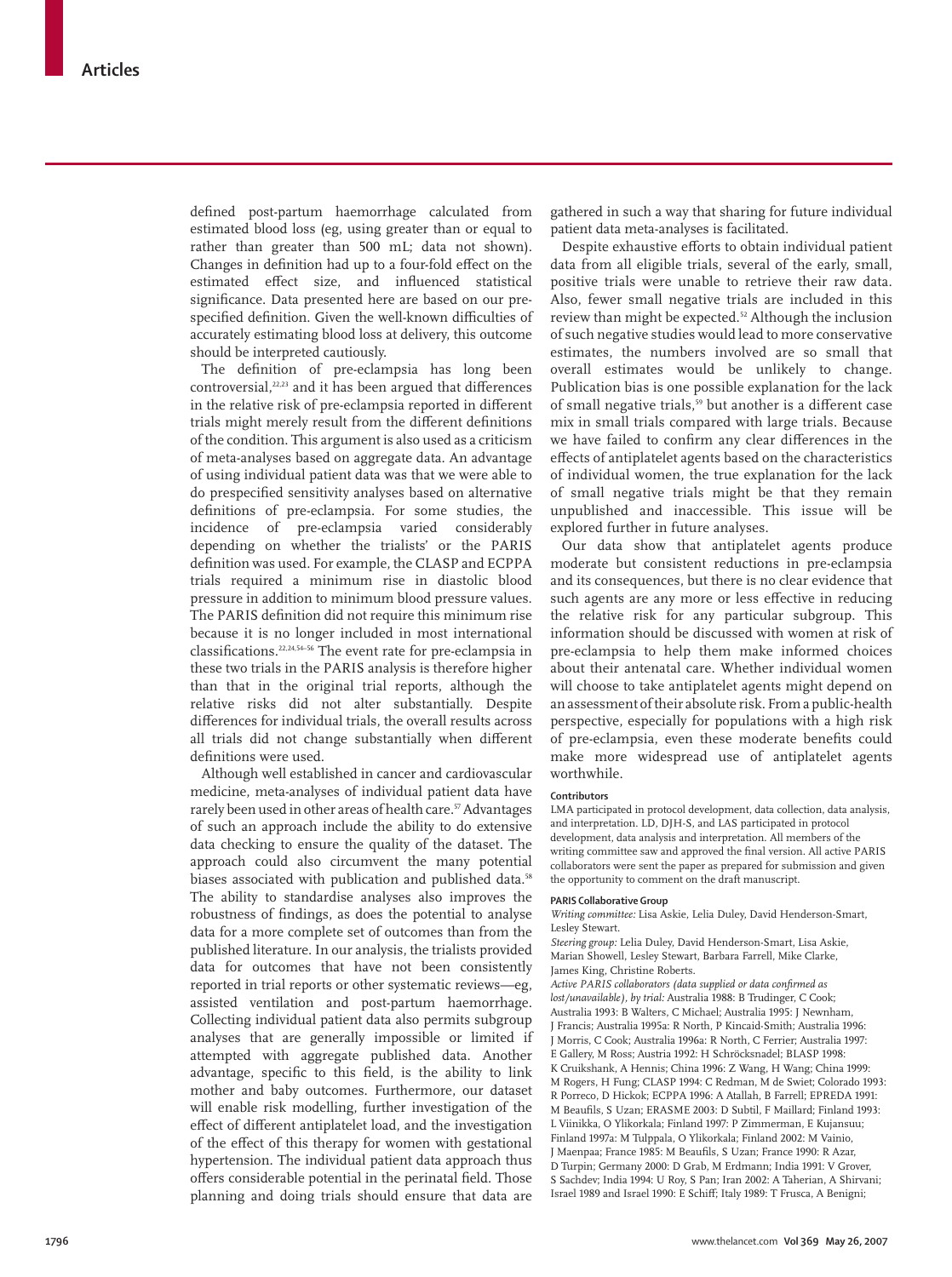Italy 1993: F Parazzini, E Ricci; Italy 2004: F Chiaffarino, F Parazzini; Jamaica 1998: A McCaw-Binns, J Golding; Japan 1999: H Seki, S Takeda; Netherlands 1986, Netherlands 1989, and Netherlands 1991: G Dekker, H Wallenburg; New Zealand 1999: L McCowan, J Harding; New Zealand 2000: L Chamley, N Pattison; PERGAR 1989: S Uzan, F Maillard; Russia 1994: I Sidorova, V Rogov; South Africa 1988: A Railton, J Anthony; Spain 1997 and Spain 2003: R Hermida, D Ayala; Spain and other 2000: L Cabero; Tanzania 1995: C Ramaiya, R Mpembeni; Thailand 1996: Y Herabutya, A Thakkinstian; UK 1990: P McParland, G Chamberlain; UK 1992: F Broughton Pipkin, K Louden; UK 1992b and UK 1995: R Farquharson; UK 2003: C Yu, A Papageorghiou; USA 1993: J Hauth, S Cliver; USA 1993a: B Sibai, E Thom; USA 1994: P August, G Helseth; USA 1998: S Caritis, E Thom;

Venezuela 2000: C Rivas-Echeverria, L Molina; Zimbabwe 1998: R Byaruhanga, T Chipato.

*Analysis support and data managers for the overall project:* Jayne Tierney, Sue Wood, Chris Brown.

Analysis support and data managers for specific trials: Sarah Ayers, Pamela Linksted, Cora McPherson.

#### **Confl ict of interest statement**

We declare that we have no conflict of interest.

#### **Acknowledgments**

The PARIS Collaboration primary funder was the National Health and Medical Research Council (NHMRC) of Australia, through a 3-year project grant (ID 253636) for the overall project administration base in Sydney, and a Sidney Sax Public Health Postdoctoral Fellowship (ID 245521) for LMA, based in Oxford and Sydney. Additional support was provided by the Resource Centre for Randomised Trials and the UK Cochrane Centre (Oxford, UK); the Medical Research Council Clinical Trials Unit (London, UK); and the NHMRC Clinical Trials Centre (University of Sydney, Australia). Many thanks go to all the women who were involved in the numerous trials included in the PARIS Collaboration. Special thanks are extended to Lynn Hampson and Sonja Henderson for help with the search strategy and identifying trial reports. Thanks also to many others who assisted the project in a variety of ways including administrative assistance, translation, and methodological and statistical advice: Charles Algert, Doug Altman, Gerard Breart, Peter Brocklehurst, Iain Chalmers, M S Elmahaishi, Joanna Emsley, Nicola Flack, Marc Keirse, Marian Knight, Shireen Meher, Mohsen Mirzaie, Jim Neilson, Kypros Nicolaides, Barbara Roberts, Jim Roberts, Jeffrey Robinson, Lara Rydzewska, Nelson Sass, Emma Smith, Karla Soares-Weiser, Patsy Spark, Cathy Spong, Charlene Thornton, Sylvaine Verhulst, and Silke Walleser.

#### **References**

- 1 World Health Organization International Collaborative Study of Hypertensive Disorders of Pregnancy. Geographic variation in the incidence of hypertension in pregnancy. *Am J Obstet Gynecol* 1988; **158:** 80–83.
- 2 Khan KS, Wojdyla D, Say L, Gulmezoglu AM, Van Look PF. WHO analysis of causes of maternal death: a systematic review. *Lancet* 2006; **367:** 1066–74.
- Rosenfield A, Maine D. Maternal mortality—a neglected tragedy. Where is the M in MCH? *Lancet* 1985; **2:** 83–85.
- 4 Mahler H. The safe motherhood initiative: a call to action. *Lancet* 1987; **1:** 668–70.
- 5 Redman CW, Sargent IL. Latest advances in understanding pre-eclampsia. *Science* 2005; **308:** 1592–94.
- 6 Redman CW, Bonnar J, Beilin L. Early platelet consumption in pre-eclampsia. *BMJ* 1978; **1:** 467–69.
- Janes SL, Kyle PM, Redman C, Goodall AH. Flow cytometric detection of activated platelets in pregnant women prior to the development of pre-eclampsia. *Thromb Haemost* 1995; **74:**  $1059 - 63$ .
- 8 Bussolino F, Benedetto C, Massobrio M, Camussi G. Maternal vascular prostacyclin activity in pre-eclampsia. *Lancet* 1980; **2:** 702.
- 9 Masotti G, Galanti G, Poggesi L, Abbate R, Neri Serneri GG. Differential inhibition of prostacyclin production and platelet aggregation by aspirin. *Lancet* 1979; **2:** 1213–17.
- 10 Sibai BM, Caritis S, Thom E, et al. Prevention of preeclmapsia with low-dose aspirin in healthy, nulliparous pregnant women. *N Engl J Med* 1993; **329:** 1213–18.
- CLASP (Collaborative Low-dose Aspirin Study in Pregnancy) Collaborative Group. CLASP: a randomised trial of low-dose aspirin for the prevention and treatment of pre-eclampsia among 9364 pregnant women. *Lancet* 1994; **343:** 619–29.
- Golding J. A randomised trial of low dose aspirin for primiparae in pregnancy. *BJOG* 1998; **105:** 293–99.
- Rotchell YE, Cruikshank JK, Phillips GM, et al. Barbados Low Dose Aspirin Study in Pregnancy (BLASP): a randomised trial for the prevention of pre-eclampsia and its complications. *BJOG* 1998; **105:** 286–92.
- Caritis S, Sibai BM, Hauth J, et al. Low-dose aspirin to prevent preeclampsia in women at high risk. *N Engl J Med* 1998; **338:** 701–05.
- 15 Duley L, Henderson-Smart DJ, Knight M, King J. Antiplatelet agents for preventing pre-eclampsia and its complications. *Cochrane Database Syst Rev* 2003; **1:** CD004659.
- Lindheimer MD. Unraveling the mysteries of preeclampsia. *Am J Obstet Gynecol* 2005; **193:** 3–4.
- 17 Jeyabalan A, Caritis S. Antioxidants and the prevention of preeclampsia—unresolved issues. *N Engl J Med* 2006; **354:** 1841–43.
- 18 Lindheimer MD, Sibai BM. Antioxidant supplementation in pre-eclampsia. *Lancet* 2006; **367:** 1119–20.
- 19 The Perinatal Antiplatelet Review of International Studies (PARIS) Collaboration Steering Group on behalf of the PARIS Collaboration. Antiplatelet agents for prevention of pre-eclampsia and its consequences: a systematic review and individual patient data meta-analysis. *BMC Preg Childbirth* 2005; **5:** 7.
- 20 Editorial Team: Cochrane Pregnancy and Childbirth Group, About the Cochrane Collaboration (Cochrane Review Groups (CRGs)). 2005, Issue 1. Art No.: PREG.
- 21 Higgins JP, Thompson SG, Deeks JJ, Altman DG. Measuring inconsistency in meta-analyses. *BMJ* 2003; **327:** 557–60.
- 22 Brown MA, Hague WM, Higgins J, et al. The detection, investigation and management of hypertension in pregnancy: full consensus statement. *Aust N Z J Obstet Gynaecol* 2000; **40:** 139–55.
- 23 Higgins J, De Swiet M. Blood-pressure measurement and classification in pregnancy. *Lancet* 2001; 357: 131-35.
- 24 Roberts JM, Pearson GD, Cutler JA, Lindheimer MD. Summary of the NHLBI Working Group on research on hypertension during pregnancy. *Hypertens Pregnancy* 2003; **22:** 109–27.
- 25 Michael CA, Walters BNJ. Low-dose aspirin in the prevention of pre-eclampsia: current evaluation. In: Teoh ES, Shan Ratnam S, Macnaughton M, eds. Maternal physiology and pathology. The current status of gynaecology and obstetrics series, volume 4. Carnforth: Parthenon Pub Group Ltd, 1993: 183–89.
- 26 Kincaid-Smith P, North RA, Fairly KF, Kloss M, Ihle BU. Prevention of pre-eclampsia in women with renal disease: a prospective randomized trial of heparin and dipyridamole. *Nephrology* 1995; **1:** 297–300.
- 27 Morris JM, Fay RA, Ellwood DA, Cook C, Devonald KJ. A randomized controlled trial of aspirin in patients with abnormal uterine artery blood flow. Obstet Gynecol 1996; 87: 74-78.
- 28 Ferrier C, North R, Kincaid-Smith P. Low dose aspirin delays the onset of pre-eclampsia in pregnancies with abnormal uteroplacental circulation. Proceedings of the 10th World Congress of the ISSHP, Seattle, Washington, USA. Aug 4–8, 1996. 151.
- 29 Gallery ED, Ross MR, Hawkins M, Leslie GI, Gyory AZ. Low-dose aspirin in high risk pregnancy? *Hypertens Preg* 1997; **16:** 229–38.
- 30 Wang ZH, Li WJ. A prospective randomized placebo-controlled trial of low dose aspirin for prevention of intra uterine growth retardation. *Chin Med J* 1996; **109:** 238–42.
- Rogers MS, Fung HY, Hung CY. Calcium and low-dose aspirin prophylaxis in women at high risk of pregnancy-induced hypertension. *Hyperten Pregnancy* 1999; **18:** 165–72.
- 32 ECPPA (Estudo Colorativo para Prevencao da Pre-eclampsia com Aspirina) Collaborative Group. ECPPA: randomised trial of low dose aspirin for the prevention of maternal and fetal complications in high risk pregnancies. *BJOG* 1996; **103:** 39–47.
- 33 Uzan S, Beaufils M, Breart G, Bazin B, Capitant C, Paris J. Prevention of fetal growth retardation with low-dose aspirin: fi ndings of the EPREDA trial. *Lancet* 1991; **337:** 1427–31.
- 34 ERASME collaborative group. Asprin (100 mg) used for prevention of pre-eclampsia in nulliparous women: the Essai Regional Asprine Mere-Enfant study (Part 1). *BJOG* 2003; **110:** 475–84.